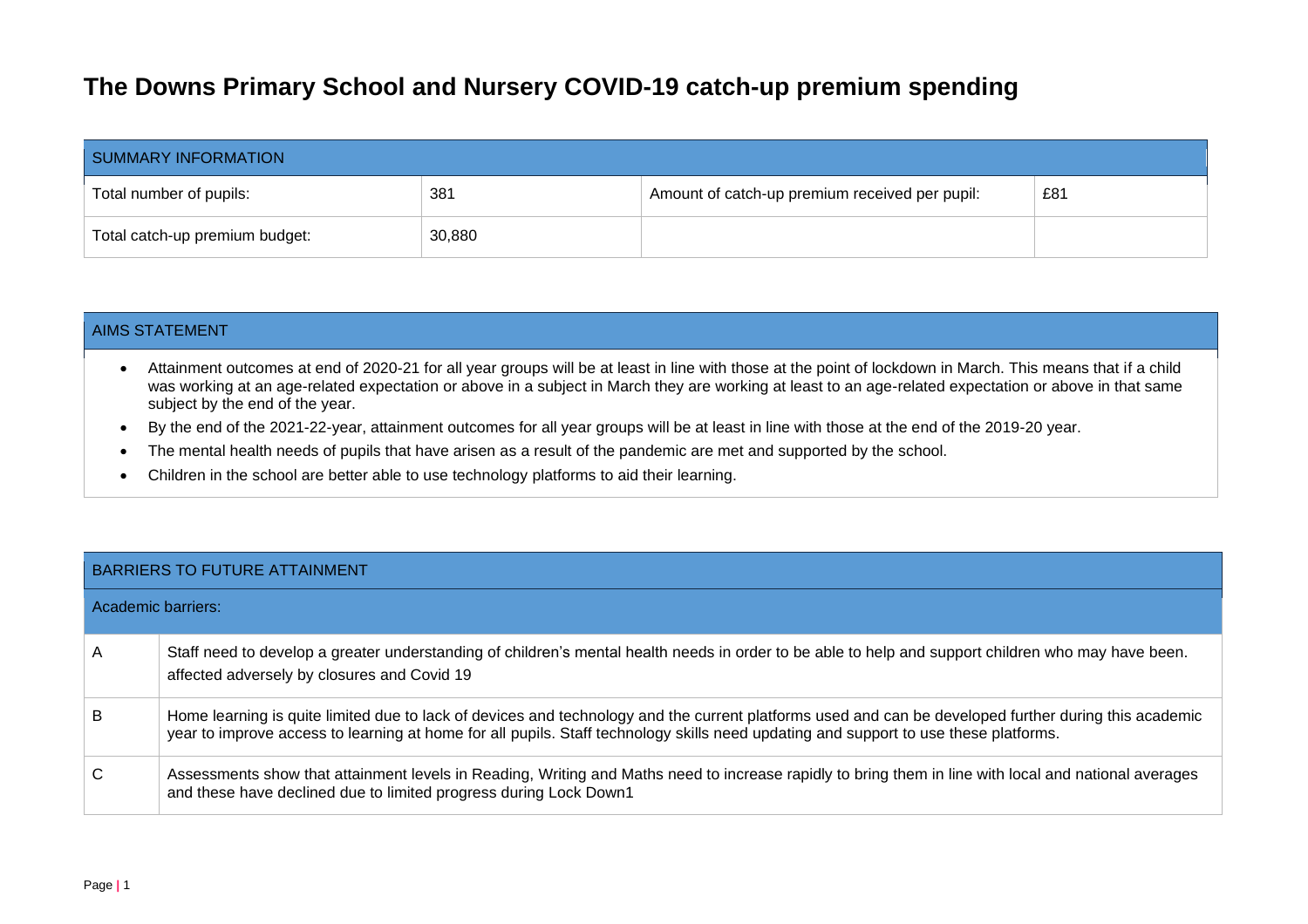|                           | <b>ADDITIONAL BARRIERS</b>                                                                                                                |  |  |  |  |
|---------------------------|-------------------------------------------------------------------------------------------------------------------------------------------|--|--|--|--|
| <b>External barriers:</b> |                                                                                                                                           |  |  |  |  |
| D                         | Many children have limited resources to support home learning during isolation periods                                                    |  |  |  |  |
| Е                         | Speech and language skills have declined since Lock Down 1 and more children have been added to the register to receive specific support. |  |  |  |  |

## **Planned expenditure for current academic year 20/21**

| <b>Quality of teaching for all</b>                                                                                                                                                                                                                                                                                           |                                                                                                                                                            |                                                                                                                                                                       |                                                                                                          |                   |                                  |  |
|------------------------------------------------------------------------------------------------------------------------------------------------------------------------------------------------------------------------------------------------------------------------------------------------------------------------------|------------------------------------------------------------------------------------------------------------------------------------------------------------|-----------------------------------------------------------------------------------------------------------------------------------------------------------------------|----------------------------------------------------------------------------------------------------------|-------------------|----------------------------------|--|
| <b>Action</b>                                                                                                                                                                                                                                                                                                                | Intended outcome and<br>success criteria                                                                                                                   | What's the evidence and<br>rationale for this choice?                                                                                                                 | How will you make<br>sure it's<br>implemented well?                                                      | <b>Staff lead</b> | When will<br>you review<br>this? |  |
| Working through well<br>sequenced, purposeful<br>learning schemes. For<br>example, our school-<br>created progression<br>documents adapted to<br>focus on recapping and<br>embedding the basics in<br>writing, maths, history,<br>geography, science, art and<br>DT. We follow schemes of<br>work for PE, PSHE and<br>Music. | Children revisit previous<br>learning and missed learning<br>to fill any gaps.<br>Attainment by the end of 20/21<br>is in line with attainment in<br>19/20 | EEF states: What happens in the<br>classroom makes the biggest<br>difference. Improving teaching quality<br>generally leads to greater<br>improvements at lower cost. | School monitoring<br>systems of teaching,<br>children's work, pupil<br>perceptions and data<br>analysis. | <b>SLT</b>        | Termly                           |  |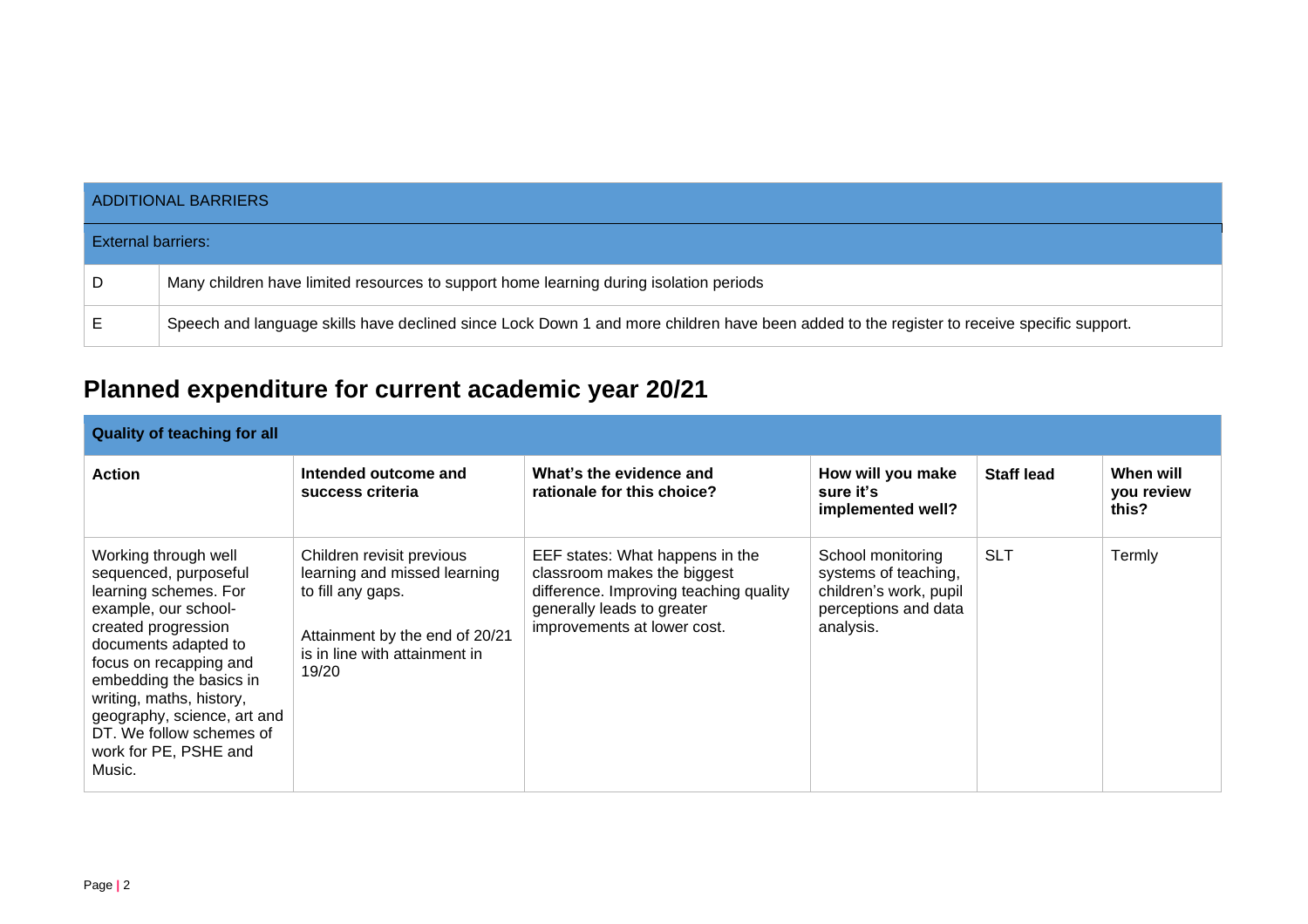| Focus on consolidation of<br>basic skills. These include<br>spelling, basic grammar<br>and sentence objectives,<br>times tables recall, basic<br>addition & subtraction fact<br>recall and reading skills<br>relevant to age.                                                                                                                                                                               | Children revisit previous<br>learning and missed learning<br>to fill any gaps.<br>Attainment by the end of 20/21<br>is in line with attainment in<br>19/20<br>All children accessing basic<br>skills lessons during remote<br>learning  | EEF states: Pupils should master<br>basic mental arithmetic - addition,<br>subtraction, multiplications and<br>division – and be able to recall their<br>times tables quickly. Those who<br>don't may well have difficulty with<br>more challenging maths later in<br>school | Monitoring of<br>teachers planning,<br>timetables and<br>remote learning<br>plans.                                                                                                                      | Phase leaders.<br>subject leads<br>and class<br>teachers | Every 6 weeks |
|-------------------------------------------------------------------------------------------------------------------------------------------------------------------------------------------------------------------------------------------------------------------------------------------------------------------------------------------------------------------------------------------------------------|-----------------------------------------------------------------------------------------------------------------------------------------------------------------------------------------------------------------------------------------|------------------------------------------------------------------------------------------------------------------------------------------------------------------------------------------------------------------------------------------------------------------------------|---------------------------------------------------------------------------------------------------------------------------------------------------------------------------------------------------------|----------------------------------------------------------|---------------|
| Additional lesson time on<br>core teaching. Reading,<br>writing and maths teaching<br>will require increased<br>teaching time in order to<br>cover missed learning -<br>particularly in the autumn<br>term. In order to keep a<br>broad and balanced<br>curriculum, most subjects<br>will remain on the weekly<br>curriculum, but some<br>subject areas may be<br>reduced in the autumn and<br>spring term. | Children revisit previous<br>learning and missed learning<br>to fill any gaps.<br>Attainment by the end of 20/21<br>is in line with attainment in<br>19/20<br>All children accessing basic<br>skills lessons during remote<br>learning. | EEF states: What happens in the<br>classroom makes the biggest<br>difference. Improving teaching quality<br>generally leads to greater<br>improvements at lower cost.                                                                                                        | Monitoring of<br>teachers planning,<br>timetables and<br>remote learning<br>plans.<br>Staff training on<br>developing children's<br>fluency in reading to<br>aid with the teaching<br>of reading skills | Phase leaders.<br>subject leads<br>and class<br>teachers | Every 6 weeks |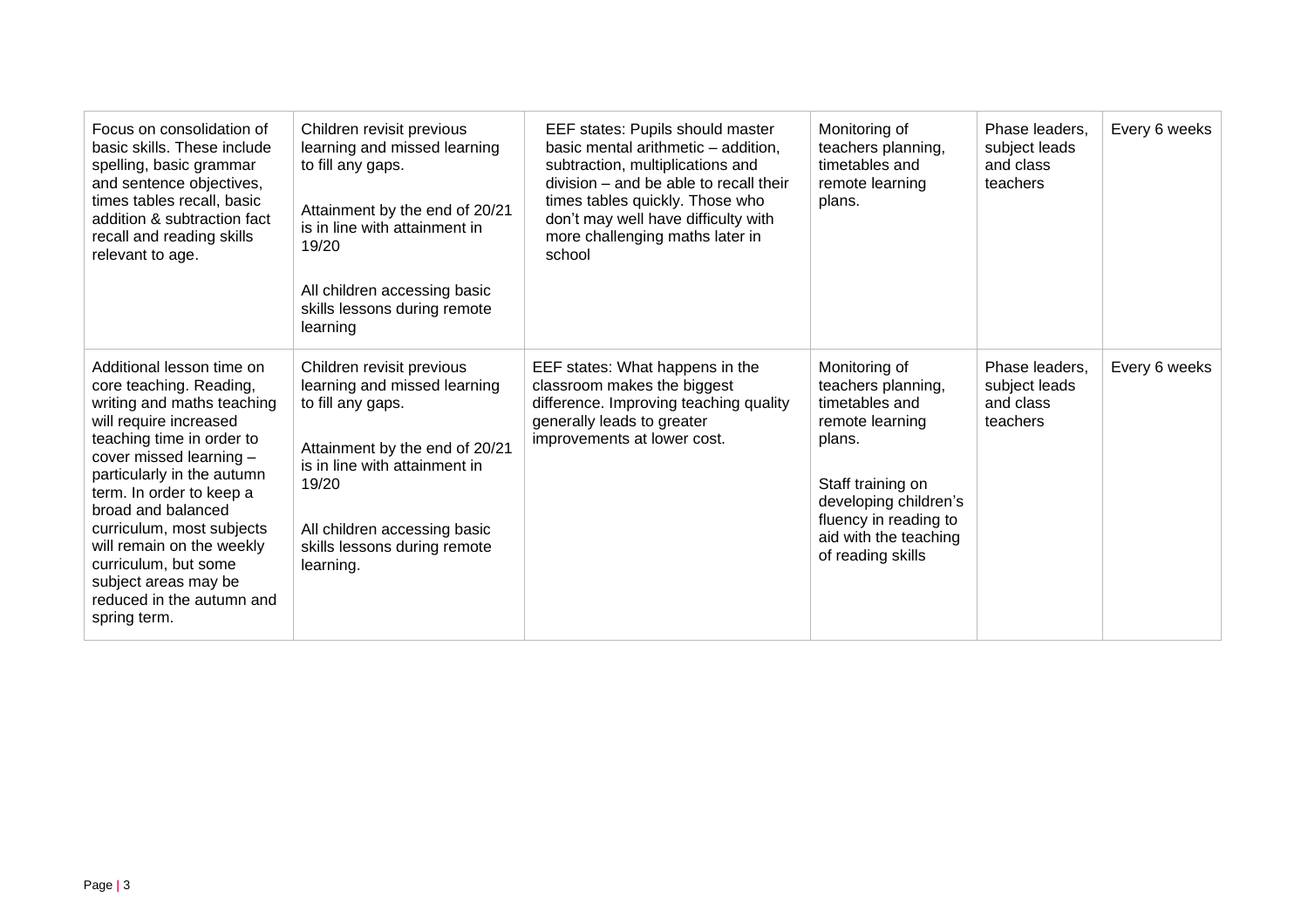| Particular focus on early<br>reading and phonics. This<br>is always a focus in the<br>school and will continue to<br>be so in order to develop<br>children's reading ability<br>and vocabulary. | Phonics attainment in Year 2<br>by end of Aut 2020 and June<br>21 is broadly in line with<br>national average and above<br>previous years results.<br>Year 1 Phonic attainment by<br>end of 20/21 is broadly in line<br>with national average and<br>above previous years results.<br>All EYFS/Yr 1/ Yr 2 children<br>access daily phonics during<br>remote learning | EEF states: Phonics approaches have<br>been consistently found to be effective<br>in supporting younger readers to<br>master the basics of reading, with an<br>average impact of an additional four<br>months' progress. Research suggests<br>that phonics is particularly beneficial<br>for younger learners (4-7-year-olds) as<br>they begin to read. Teaching phonics<br>is more effective on average than other<br>approaches to early reading. | School monitoring<br>systems of teaching,<br>children's work, pupil<br>perceptions and data<br>analysis. | SLT and class<br>teachers | Every 6 weeks |
|-------------------------------------------------------------------------------------------------------------------------------------------------------------------------------------------------|----------------------------------------------------------------------------------------------------------------------------------------------------------------------------------------------------------------------------------------------------------------------------------------------------------------------------------------------------------------------|-----------------------------------------------------------------------------------------------------------------------------------------------------------------------------------------------------------------------------------------------------------------------------------------------------------------------------------------------------------------------------------------------------------------------------------------------------|----------------------------------------------------------------------------------------------------------|---------------------------|---------------|
| Assessment of learning and<br>of basic skills to identify<br>major gaps. Teachers will<br>work to identify gaps in<br>learning and adapt teaching<br>accordingly                                | All children make at least<br>expected progress and begin<br>to make accelerated progress<br>from their starting points.<br>All children receive regular<br>feedback from adults on points<br>for development to secure<br>progress                                                                                                                                  | EEF states: Assessment can help<br>teachers determine how to most<br>effectively support their pupils. Every<br>pupil will have been affected differently<br>by Covid-19. Setting aside time to<br>enable teachers to assess pupils'<br>wellbeing and learning needs is likely<br>to make it easier for teachers and<br>other school staff to provide effective<br>support.                                                                         | School monitoring<br>systems of teaching,<br>children's work, pupil<br>perceptions and data<br>analysis. | SLT and class<br>teachers | Every 6 weeks |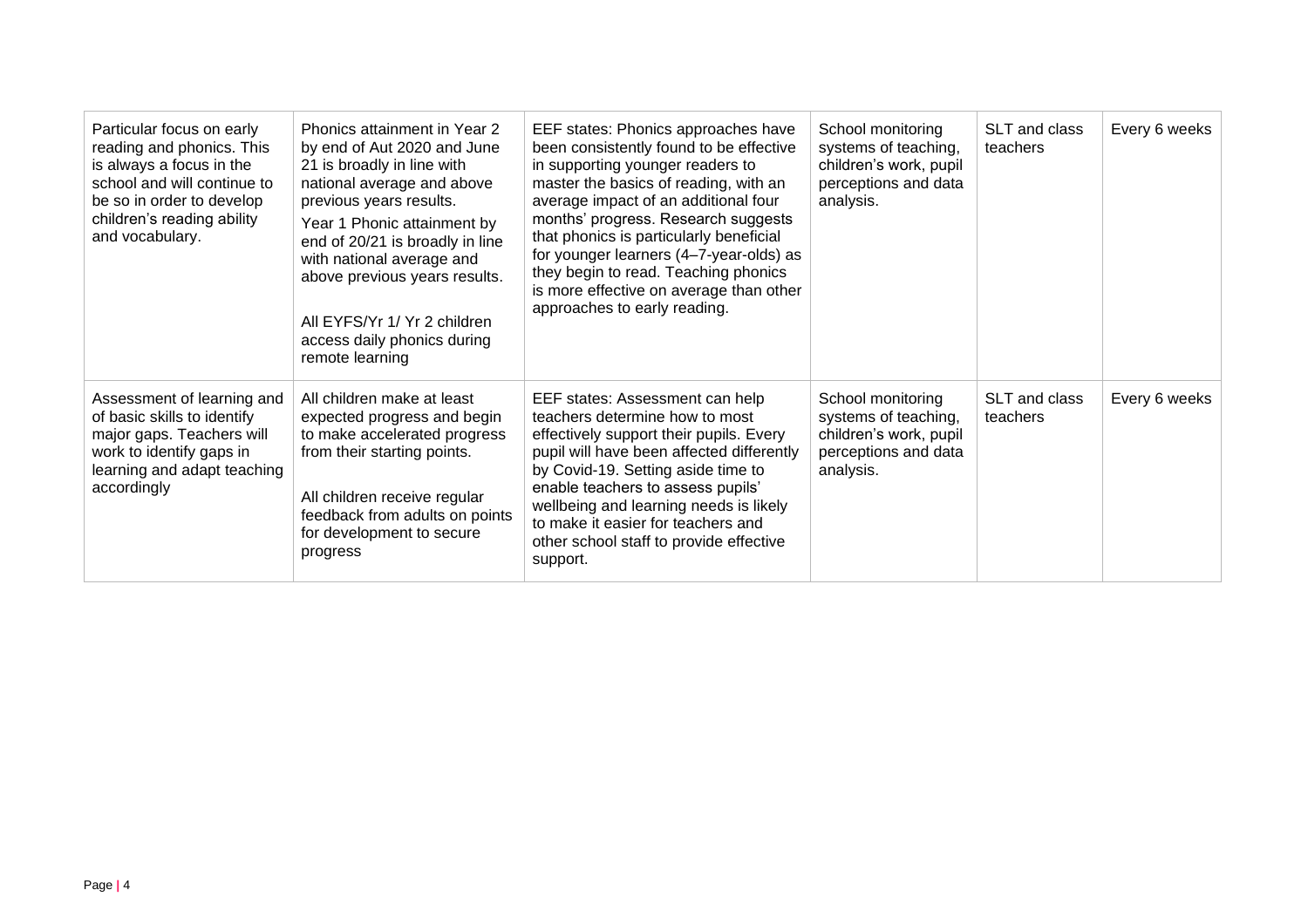| Time spent on mental<br>health, wellbeing and social<br>skills development. This will<br>be at the core of all catch<br>up work as many children<br>will have not been in formal<br>school setting for a number<br>of months. | All children show positive<br>mental health, resilience and<br>strong learning behaviours.<br>All staff are aware of how to<br>support children with their<br>feelings and emotions linked to<br>COVID and can support<br>children who have suffered<br>direct loss of a family member | EEF states: At this time children need<br>lessons that teach them about ways to<br>deal with anxiety, handle frustration,<br>cope with change and bounce back<br>from disappointments. | Referrals to learning<br>mentor and Harbour<br>Counselling and<br>families to MIND.<br>Class barrier plans<br>and vulnerable pupil<br>registers.<br>Informal class drop<br>ins.<br>Staff CPD on well<br>being and how to<br>support children | All staff | On going |
|-------------------------------------------------------------------------------------------------------------------------------------------------------------------------------------------------------------------------------|----------------------------------------------------------------------------------------------------------------------------------------------------------------------------------------------------------------------------------------------------------------------------------------|----------------------------------------------------------------------------------------------------------------------------------------------------------------------------------------|----------------------------------------------------------------------------------------------------------------------------------------------------------------------------------------------------------------------------------------------|-----------|----------|
| Time spent on revisiting<br>basic life skills from<br>previous and current Year<br>groups. This will develop<br>children's ability to self-care<br>and be independent.                                                        | Children develop<br>independence in eating food<br>and can use life skills in<br>situations inside and outside of<br>school                                                                                                                                                            | EEF states: Essential life skills (or<br>'character') are important in<br>determining life chances.                                                                                    | Life skills teaching is<br>being encouraged in<br>home learning and<br>added to home<br>learning activities.                                                                                                                                 | All staff | ongoing  |
| Total budgeted cost:                                                                                                                                                                                                          |                                                                                                                                                                                                                                                                                        |                                                                                                                                                                                        |                                                                                                                                                                                                                                              |           | 0        |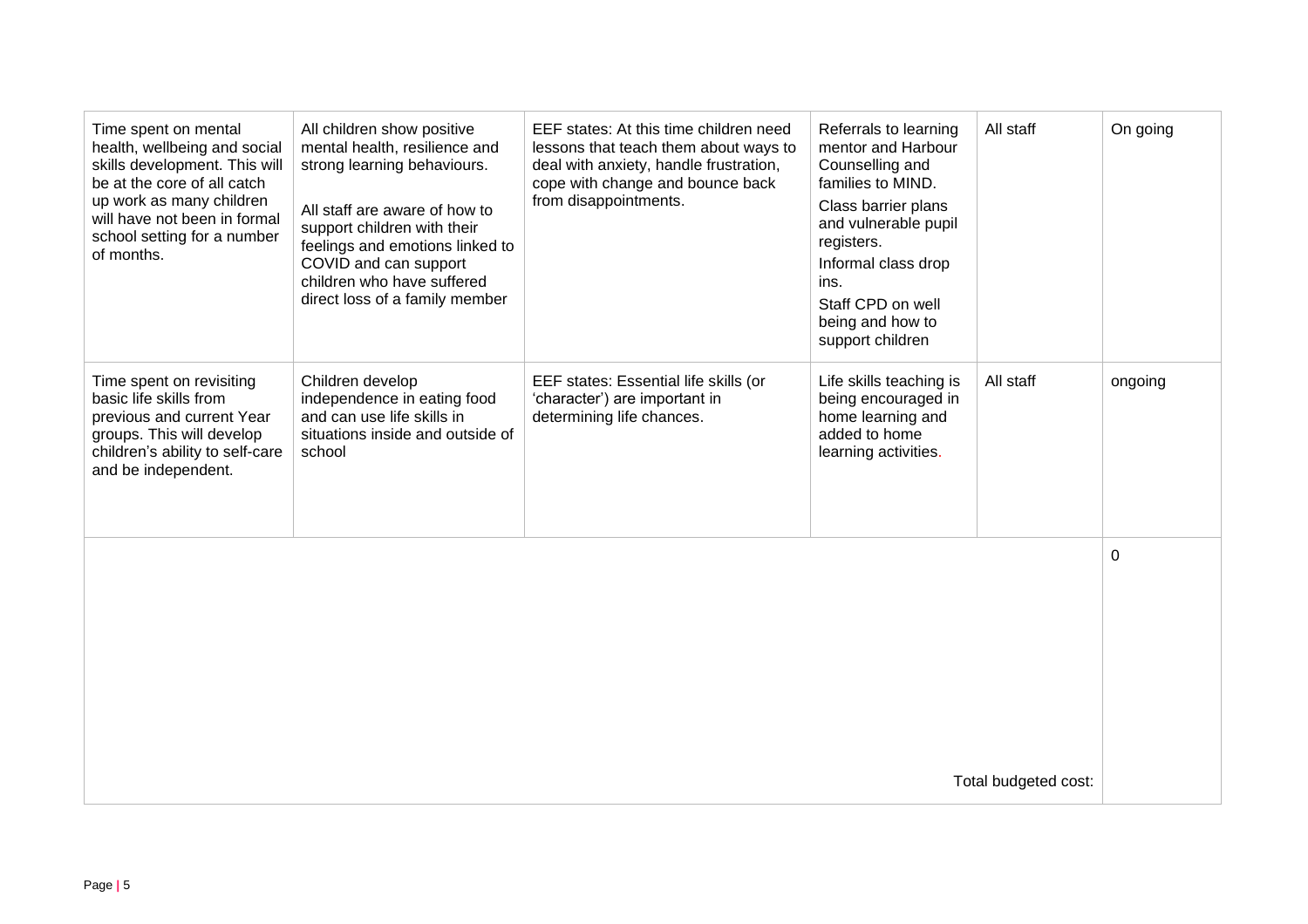| <b>Targeted support</b>                                                                                                                                                                                           |                                                                                                                                                                                                                                           |                                                                                                                                                                                                                                                                                                                                                                                                                                                                                                                                                                                                          |                                                                                                                    |                             |                                                   |
|-------------------------------------------------------------------------------------------------------------------------------------------------------------------------------------------------------------------|-------------------------------------------------------------------------------------------------------------------------------------------------------------------------------------------------------------------------------------------|----------------------------------------------------------------------------------------------------------------------------------------------------------------------------------------------------------------------------------------------------------------------------------------------------------------------------------------------------------------------------------------------------------------------------------------------------------------------------------------------------------------------------------------------------------------------------------------------------------|--------------------------------------------------------------------------------------------------------------------|-----------------------------|---------------------------------------------------|
| <b>Action</b>                                                                                                                                                                                                     | Intended outcome and<br>success criteria                                                                                                                                                                                                  | What's the evidence and<br>rationale for this choice?                                                                                                                                                                                                                                                                                                                                                                                                                                                                                                                                                    | How will you make<br>sure it's<br>implemented well?                                                                | <b>Staff lead</b>           | When will<br>vou review<br>this?                  |
| Additional support and<br>focus on basic skills in<br>English and Maths.<br>Supported by additional<br>staffing utilising catch up<br>premium - dependent on<br>need as identified through<br>ongoing assessment. | Attainment by the end of 20/21<br>is in line with attainment in<br>19/20<br>All children are making<br>expected progress from their<br>prior attainment level                                                                             | EEF states: There is extensive<br>evidence supporting the impact of high<br>quality one to one and small group<br>tuition as a catch-up strategy. Tuition<br>delivered by qualified teachers is likely<br>to have the highest. impact. However,<br>tuition delivered by tutors, teaching<br>assistants, or trained volunteers can<br>also be effective.                                                                                                                                                                                                                                                  | Additional teacher to<br>work with focus<br>children as identified<br>from assessment<br>information.              | <b>DHT</b>                  | Termly at pupil<br>progress<br>meetings           |
| Additional support for<br>children with speech and<br>language delay.<br>Nuffield Language (NELI)<br>targeted support for EYFS.                                                                                   | Children with One Plan targets<br>identifying S&L meet their<br>targets and make progress.<br>During lockdown TA makes<br>packs for families to continue<br>program and support.<br>EYFS staff trained in NELI to<br>develop S&L in EYFS. | EEF states: Language and literacy<br>provide us with the building blocks not<br>just for academic success, but for<br>fulfilling careers and rewarding lives.<br>Language interventions aim to support<br>learners' articulation of ideas and<br>spoken expression. Overall, studies of<br>oral language interventions<br>consistently show positive impact on<br>learning, including on oral language<br>skills and reading comprehension. On<br>average, pupils who participate in oral<br>language interventions make<br>approximately five months' additional<br>progress over the course of a year. | TA already working<br>with children to<br>support S&L<br>allocated additional<br>time to support more<br>children. | <b>SENCO</b><br>S&L TA lead | Termly for<br>One Plan<br>reviews.<br>Assessments |
|                                                                                                                                                                                                                   |                                                                                                                                                                                                                                           |                                                                                                                                                                                                                                                                                                                                                                                                                                                                                                                                                                                                          |                                                                                                                    |                             |                                                   |
| Total budgeted cost:                                                                                                                                                                                              |                                                                                                                                                                                                                                           |                                                                                                                                                                                                                                                                                                                                                                                                                                                                                                                                                                                                          |                                                                                                                    | £11.860                     |                                                   |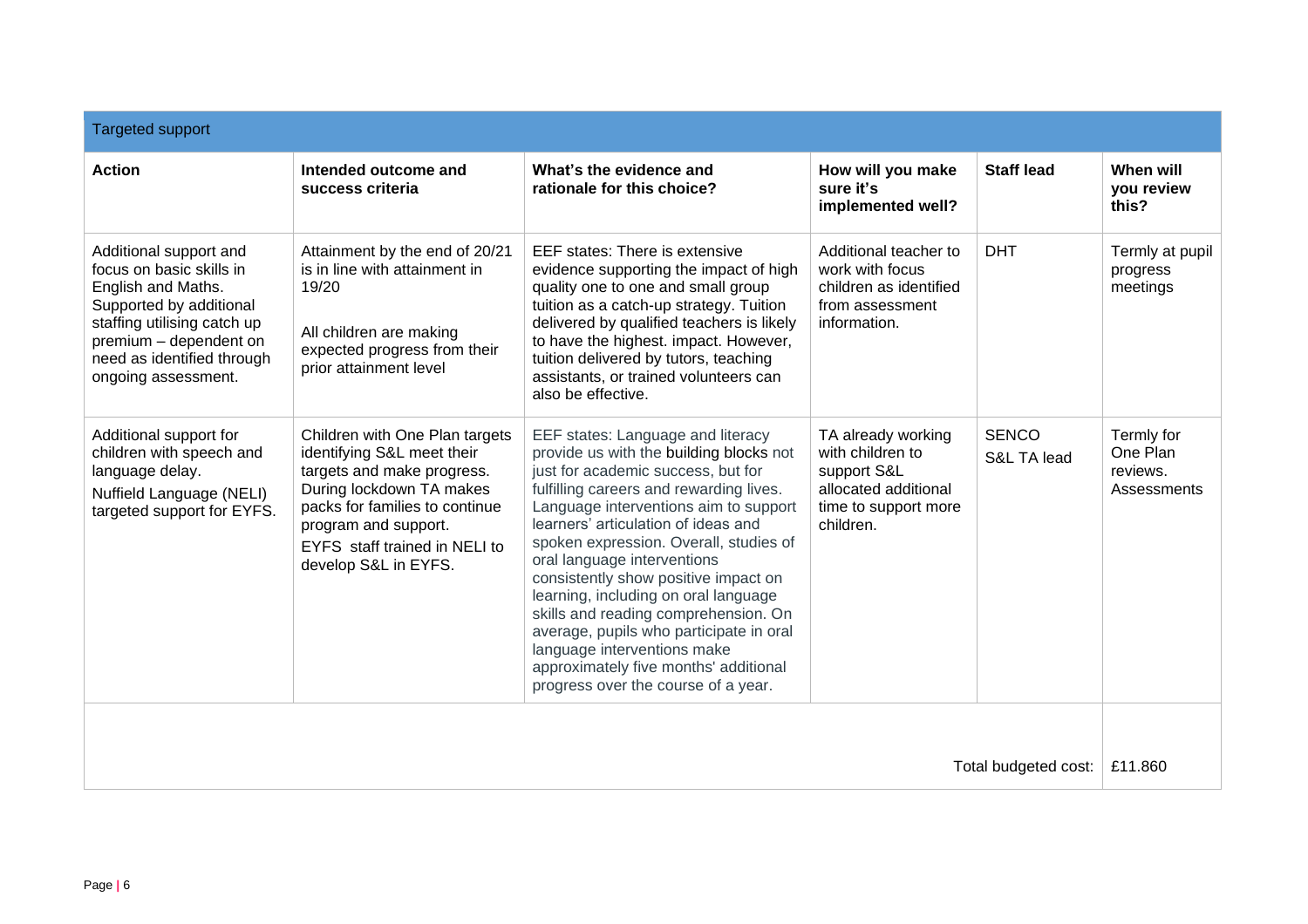| Other approaches                                                                                                                                                                                    |                                                                                                                                                                                     |                                                                                                                                                                                                                                                                                                                       |                                                                                                                                                                                              |                   |                                  |
|-----------------------------------------------------------------------------------------------------------------------------------------------------------------------------------------------------|-------------------------------------------------------------------------------------------------------------------------------------------------------------------------------------|-----------------------------------------------------------------------------------------------------------------------------------------------------------------------------------------------------------------------------------------------------------------------------------------------------------------------|----------------------------------------------------------------------------------------------------------------------------------------------------------------------------------------------|-------------------|----------------------------------|
| <b>Action</b>                                                                                                                                                                                       | Intended outcome and<br>success criteria                                                                                                                                            | What's the evidence and<br>rationale for this choice?                                                                                                                                                                                                                                                                 | How will you make<br>sure it's<br>implemented well?                                                                                                                                          | <b>Staff lead</b> | When will<br>you review<br>this? |
| All children need access to<br>remote learning during<br>periods of isolation and<br>national lockdown                                                                                              | All pupils have access to live<br>lessons and have a device to<br>complete learning tasks.                                                                                          | EEF states: Pupils' access to<br>technology has been an important<br>factor affecting the extent to which they<br>can learn effectively at home. In<br>particular, lack of access to technology<br>has been a barrier for<br>many disadvantaged children                                                              | Purchase enough<br>laptops to provide<br>one for each family<br>that has no device to<br>use.<br>Parent surveys, staff<br>surveys, weekly<br>checks on<br>engagement with<br>remote teaching | <b>SLT</b>        | Weekly                           |
| All children from Year 2 to<br>access reading during<br>lockdown though an online<br>program.<br>All children from Year 2 to<br>access Accelerated Reader<br>in school to develop<br>comprehension. | For children to be accessing<br>reading at home and when<br>they return to school. To be<br>able to answer questions on<br>what they have read- to<br>develop comprehension skills. | EEF states that Accelerated Reader is<br>widely used in England. A study found<br>that for weaker readers, the approach<br>appears to contribute towards catch-<br>up, although pupils at very low levels<br>of reading may need initial support<br>from teachers to benefit, if they are not<br>independent readers. | Accelerated readers<br>purchased and<br>information shared<br>with all parents                                                                                                               | English leads     | £3000                            |